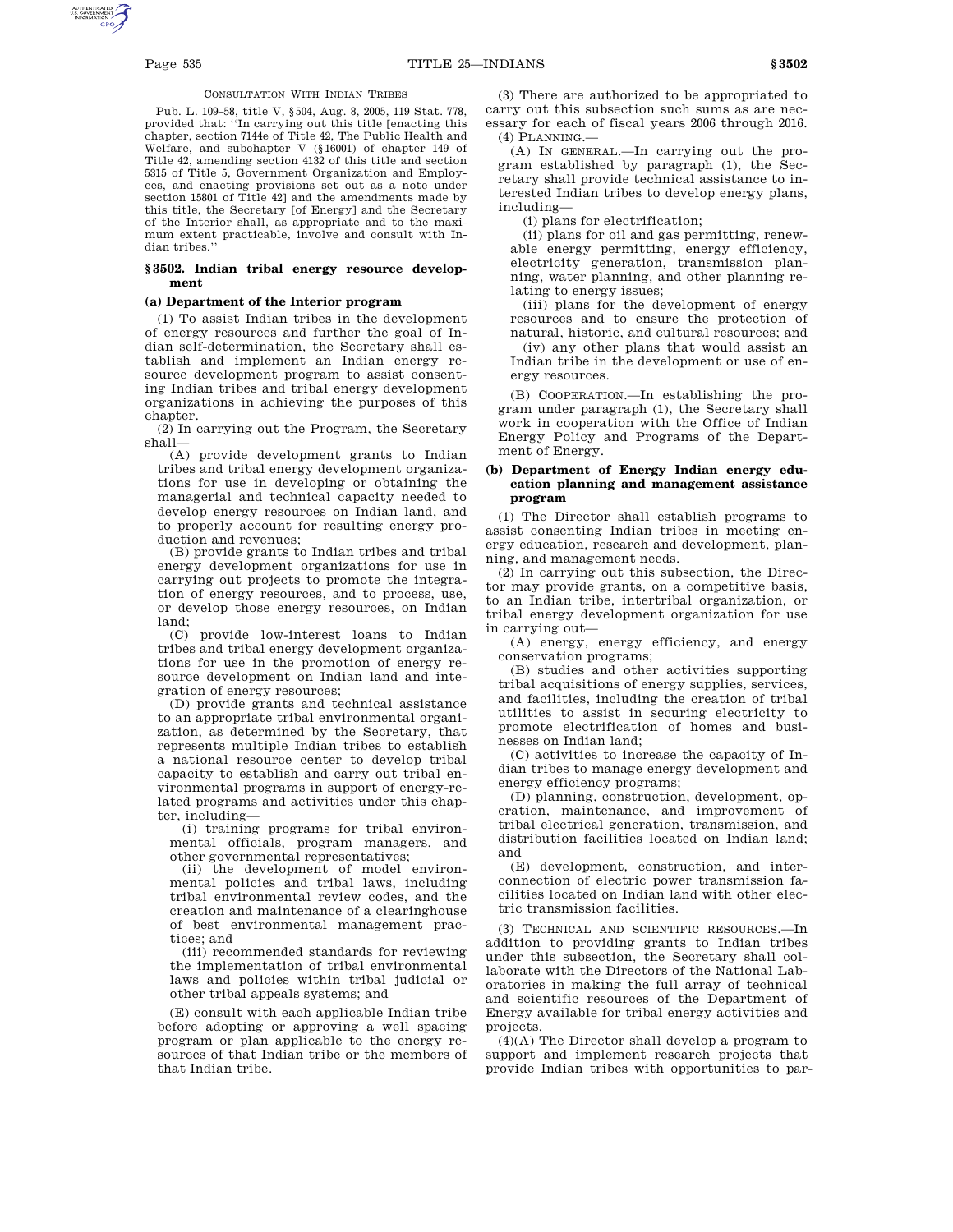ticipate in carbon sequestration practices on Indian land, including—

(i) geologic sequestration;

(ii) forest sequestration;

(iii) agricultural sequestration; and

(iv) any other sequestration opportunities the Director considers to be appropriate.

(B) The activities carried out under subparagraph (A) shall be—

(i) coordinated with other carbon sequestration research and development programs conducted by the Secretary of Energy;

(ii) conducted to determine methods consistent with existing standardized measurement protocols to account and report the quantity of carbon dioxide or other greenhouse gases sequestered in projects that may be implemented on Indian land; and

(iii) reviewed periodically to collect and distribute to Indian tribes information on carbon sequestration practices that will increase the sequestration of carbon without threatening the social and economic well-being of Indian tribes.

(5)(A) The Director, in consultation with Indian tribes, may develop a formula for providing grants under this subsection.

(B) In providing a grant under this subsection, the Director shall give priority to any application received from an Indian tribe with inadequate electric service (as determined by the Director).

(C) In providing a grant under this subsection for an activity to provide, or expand the provision of, electricity on Indian land, the Director shall encourage cooperative arrangements between Indian tribes and utilities that provide service to Indian tribes, as the Director determines to be appropriate.

(6) The Secretary of Energy may issue such regulations as the Secretary determines to be necessary to carry out this subsection.

(7) There is authorized to be appropriated to carry out this subsection \$20,000,000 for each of fiscal years 2006 through 2016.

### **(c) Department of Energy loan guarantee program**

(1) Subject to paragraphs (2) and (4), the Secretary of Energy may provide loan guarantees (as defined in section 661a of title 2) for an amount equal to not more than 90 percent of the unpaid principal and interest due on any loan made to an Indian tribe or a tribal energy development organization for energy development.

(2) In providing a loan guarantee under this subsection for an activity to provide, or expand the provision of, electricity on Indian land, the Secretary of Energy shall encourage cooperative arrangements between Indian tribes and utilities that provide service to Indian tribes, as the Secretary determines to be appropriate.

(3) A loan guaranteed under this subsection shall be made by—

(A) a financial institution subject to examination by the Secretary of Energy

(B) an Indian tribe, from funds of the Indian tribe; or

(C) a tribal energy development organization, from funds of the tribal energy development organization.

(4) The aggregate outstanding amount guaranteed by the Secretary of Energy at any time under this subsection shall not exceed \$2,000,000,000.

(5) Not later than 1 year after December 18, 2018, the Secretary of Energy shall issue such regulations as the Secretary of Energy determines are necessary to carry out this subsection.

(6) There are authorized to be appropriated such sums as are necessary to carry out this subsection, to remain available until expended.

(7) Not later than 1 year after August 8, 2005, the Secretary of Energy shall submit to Congress a report on the financing requirements of Indian tribes for energy development on Indian land.

### **(d) Preference**

(1) In purchasing electricity or any other energy product or byproduct, a Federal agency or department may give preference to an energy and resource production enterprise, partnership, consortium, corporation, or other type of business organization the majority of the interest in which is owned and controlled by 1 or more Indian tribes.

(2) In carrying out this subsection, a Federal agency or department shall not—

(A) pay more than the prevailing market price for an energy product or byproduct; or

(B) obtain less than prevailing market terms and conditions.

(Pub. L. 102–486, title XXVI, §2602, as added Pub. L. 109–58, title V, §503(a), Aug. 8, 2005, 119 Stat. 765; amended Pub. L. 115–325, title I, §§101, 104, 105(b), Dec. 18, 2018, 132 Stat. 4445, 4455, 4456.)

#### CODIFICATION

August 8, 2005, referred to in subsec. (c)(7), was in the original ''the date of enactment of this section'', which was translated as meaning the date of enactment of Pub. L. 109–58, which amended this chapter generally, to reflect the probable intent of Congress.

#### PRIOR PROVISIONS

A prior section 3502, Pub. L. 102–486, title XXVI, §2602, Oct. 24, 1992, 106 Stat. 3113, related to tribal consultation in implementing provisions, prior to the general amendment of this chapter by Pub. L. 109–58.

#### **AMENDMENTS**

2018—Subsec. (a)(1). Pub. L. 115–325, §105(b)(1)(A), substituted ''tribal energy development organizations'' for ''tribal energy resource development organizations''.

Subsec. (a)(2). Pub. L. 115–325, §105(b)(1)(B), substituted ''tribal energy development organizations'' for ''tribal energy resource development organizations'' wherever appearing.

Subsec. (a)(2)(E). Pub. L. 115–325, §101(a)(1), added subpar. (E).

Subsec. (a)(4). Pub. L. 115–325, §101(a)(2), added par. (4).

Subsec. (b)(2). Pub. L. 115–325, §§101(b)(1), 105(b)(2), substituted ''Indian tribe, intertribal organization, or tribal energy development organization'' for ''Indian tribe or tribal energy resource development organization'' in introductory provisions.

Subsec. (b)(2)(C) to (E). Pub. L. 115–325, §101(b)(2), (3), added subpar. (C) and redesignated former subpars. (C) and (D) as (D) and (E), respectively.

Subsec. (b)(3) to (7). Pub. L. 115–325, §104, added par. (3) and redesignated former pars. (3) to  $(6)$  as  $(4)$  to  $(7)$ , respectively.